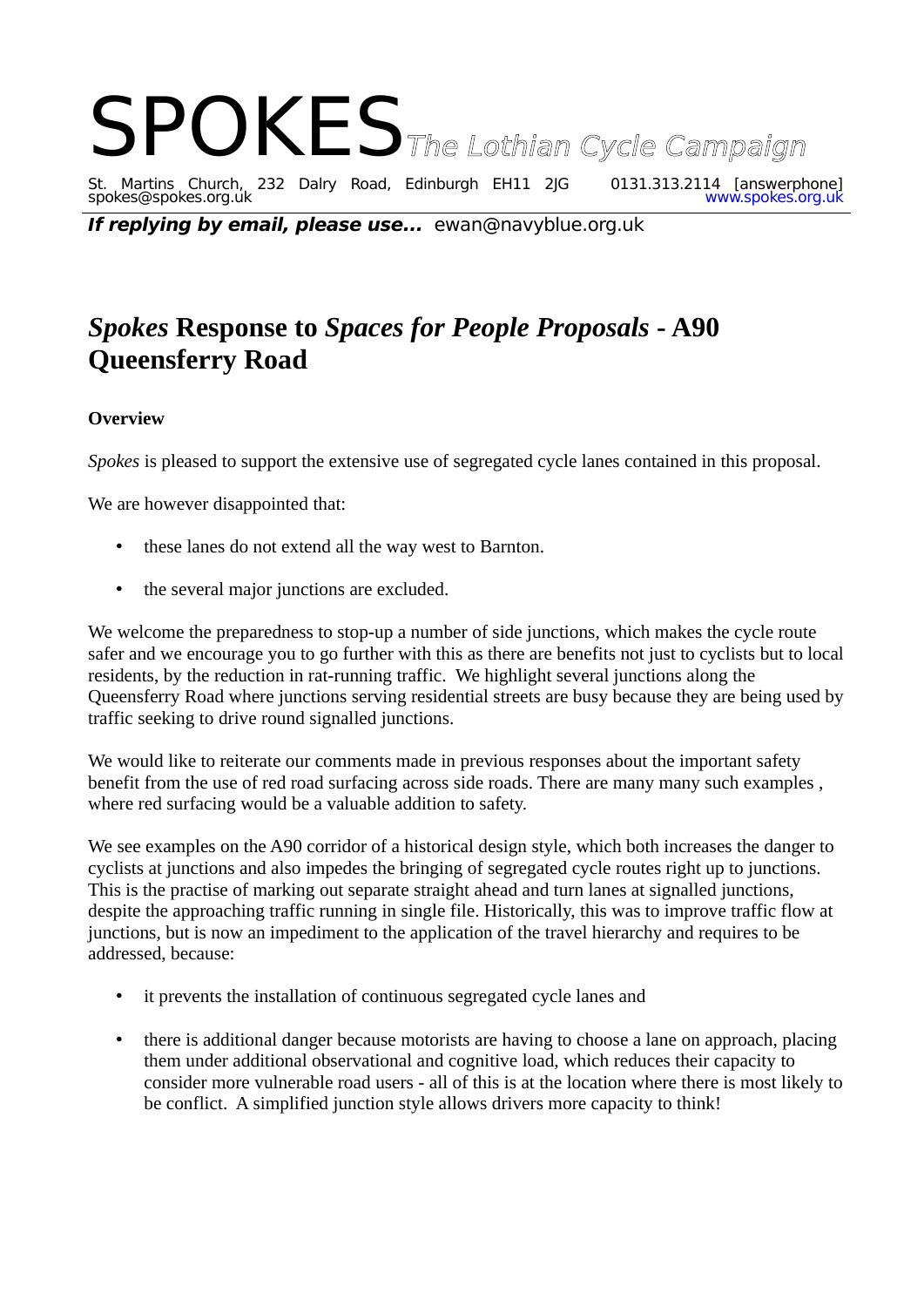### **Sheet 1 – Lynedoch Place and Randolph Cliff**

#### *Westbound – Lynedoch Place*

It is good to see that the existing lane lines are to be removed to reduce outbound to one lane, as approaching westbound traffic can already only be in one lane.

Building on that, we would like to see the westbound cycle lane start back at the Drumsheugh Gardens junction and be segregated to the start of the Dean Bridge. This will address the current problem where vehicles encroach into the existing marked cycle lane. Currently, experienced cyclists generally stay in primary position from Drumsheugh Gardens to the bridge, fearing that the existing cycle lane simply seems to invite a close pass at the pinch point. This requires to be made safer for the SfP target audience of new, less experienced, cyclists. Also, some drivers may assume that a cyclist keeping left in the cycle lane will be heading for Belford Road or Bells Brae.

Given that all traffic from the Dean Village exiting Bells Brae must turn left across the Dean Bridge, we recommend that it be closed at this point, thereby reducing traffic at both this pinch point and on the Dean Bridge. Local Dean Village traffic would be able to join the same route at the Dean Path/Orchard Brae junction – with the benefit of traffic signals

#### *Eastbound – Randolph Cliff*

We are very surprised that nothing is proposed here, because the staggered junctions with Randolph Crescent and Drumsheugh Gardens are already very difficult for town-bound cyclists. The left lane is a separately signalled left turn – which goes to green later than the straight on lane. So, cyclists heading into town have to either use the outside lane – uphill ahead of impatient traffic, or attempt a crossover from the inside lane into the outside lane's ASL, which is staggered but not connected.

Until such time as this junction can be fully reviewed, we recommend that the inside and outside lane's ASL boxes be aligned, with appropriate subdivision markings to show left turn and straight ahead.

#### **Sheet 2**

The signage stating "NARROW LANES DO NOT OVERTAKE CYCLISTS ON THE BRIDGE" appears to be positioned so as to block the pavement.

#### **Sheet 3**

#### *Westbound*

We recommend red surfacing of the cycle lane across the mouth of the Belgrave Crescent junction.

#### *Eastbound*

It appears that the only reason that the proposed segregated westbound cycle lane is not mirrored on the eastbound side is because the median hatching has been retained. Please review this, with a view to installing segregated cycle lane on both sides. Removing median hatching may also help slow motor traffic.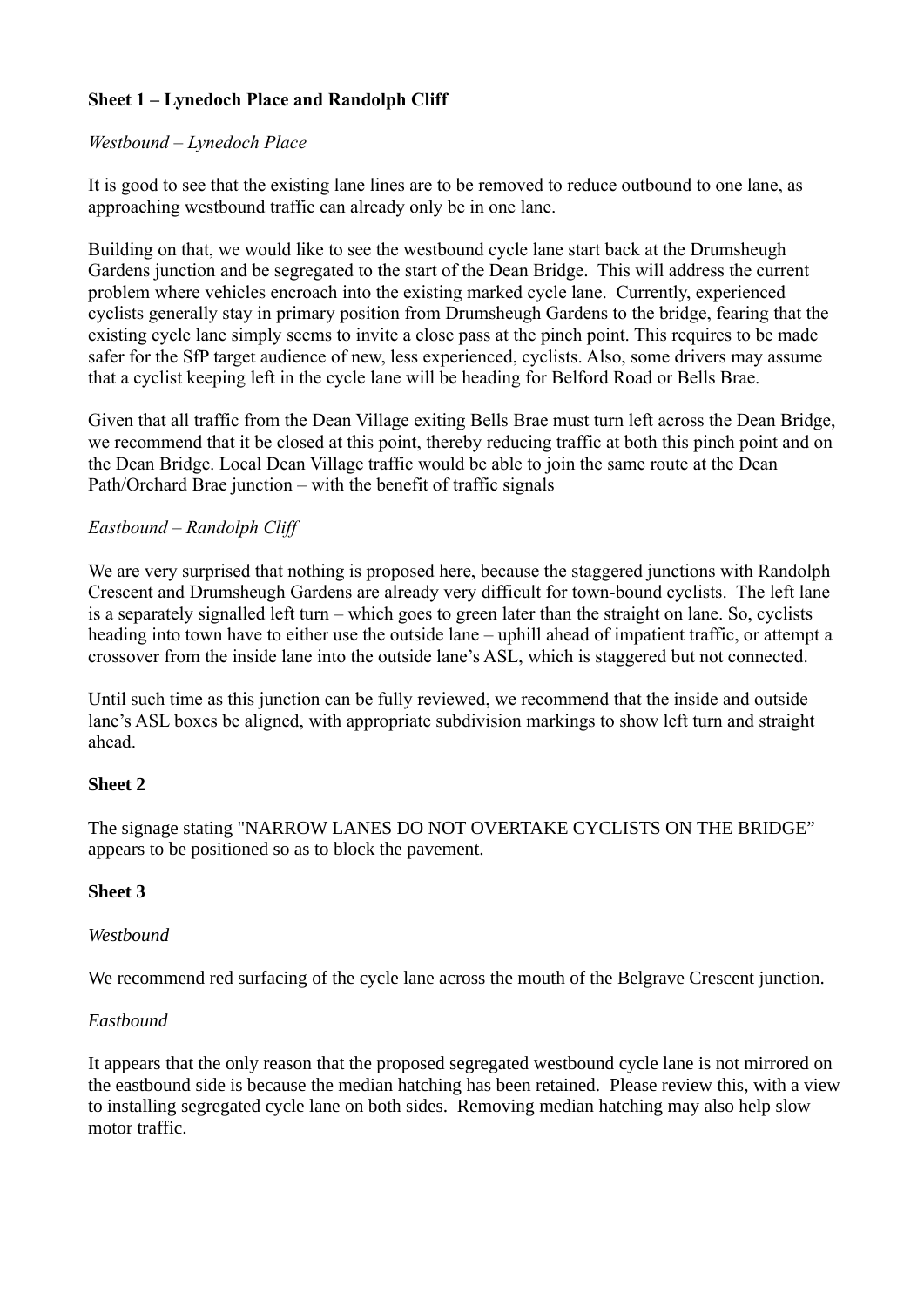#### **Sheet 4**

We recommend red surfacing of the cycle lane across the mouth of the Learmonth Terrace junction.

How do cyclists get from Queensferry Road (eastbound) into Oxford Terrace? Why can't they turn left through the new closure? The only way seems to be to turn left Learmonth Terrace/ Dean Park Crescent and then an awkward right turn on sloping setts. There should be a gap in the segregation units to allow eastbound cyclists the opportunity to enter the new pedestrian/cycle area at Oxford Terrace, similar to the gap for exiting cyclists.

#### **Sheet 5**

We recommend the stopping up to motor traffic of the south end of South Learmonth Avenue at Queensferry Road, because Learmonth Terrace is used as a rat-run used by traffic from the Stockbridge area intending to go west on the Queensferry Road, to bypass the junction Learmonth Terrace/Queensferry Road junction. Beneficially, this would eliminate turns across the cycle lane at the South Learmonth Avenue junction and allow full segregation.

#### **Sheet 6**

#### *Westbound*

Given that only one lane of traffic can proceed west from the Orchard Brae junction, we recommend that the segregated cycle lane starts immediately west of the junction, rather then reserving this space for school buses, which could be accommodated in Queensferry Terrace.

#### *Eastbound*

Nothing in these proposals makes navigating the approach to the Orchard Brae junction easier, which is already difficult when cycling straight on, because of the left turn lane. Are further proposals to follow?

We don't consider that there is merit in creating a parklet in front of Orchard Brae House. There appears to be no active frontage on that section of the A90, except for the offices at Orchard Brae House, where nearly all the staff there will be working from home. We feel a city centre/town centre location would be a better use of the budget.

#### **Sheet 8**

We recommend that the roundabout at Queensferry Terrace be converted to be a an easier and safer to navigate "T" junction, with tight corner radii.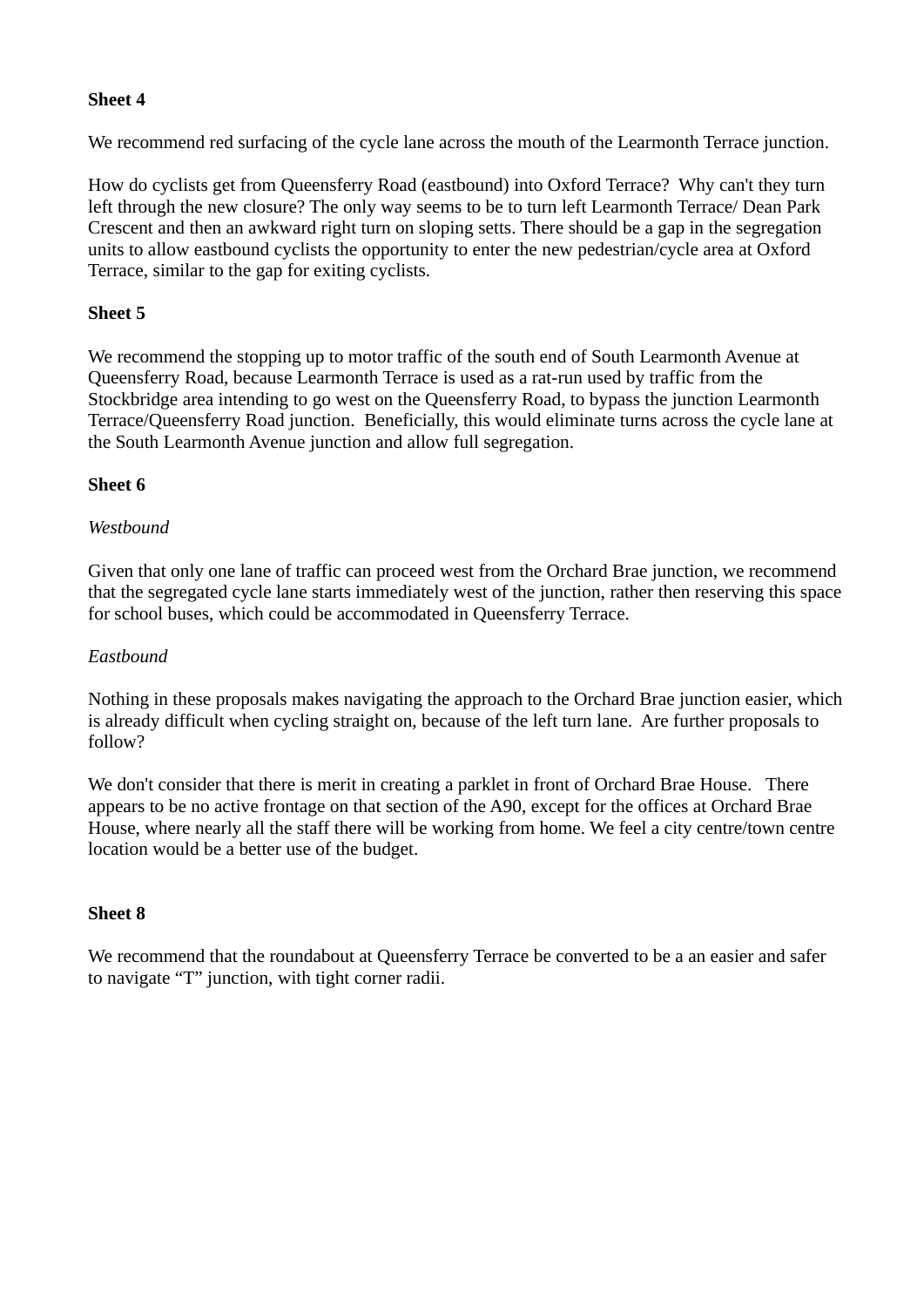#### **Sheets 9 and 10**

We referred to Orchard Road in our [SfP submission about the Orchard Brae roundabout,](http://www.spokes.org.uk/wp-content/uploads/2020/07/Spokes-Response-to-Spaces-for-People-Orchard-Brae-Roundabout-12-July-2020.pdf) where we recommended that it be closed at both the Queensferry Road and Orchard Brae roundabout ends:

*We recommend the closure of the Orchard Road [roundabout] exit to simplify the roundabout to being 4-way. One of the reasons why this roundabout is problematic for pedestrians and cyclists is because of the uncertainty of driver route intention caused by there being 5 legs. With the common lack of Highway Code standard use of indicators, it is hard to determine drivers route intentions. This would also make pedestrian access to the Orchard Brae Pelican Crossing safer from the west.*

*Orchard Road is entirely residential and would remain accessible via multiple other routes. A secondary benefit is to close a rat-run, as this street is used as a short-cut to the Queensferry Road. If it was also closed at its junction with Queensferry Road, an entire residential complex would be freed of through traffic, thereby encouraging more walking and cycling to school and to the local shops in Comely Bank and Blackhall.*

We therefore continue to recommend its stopping up at this end.

The Orchard Road South/Orchard Road diagonal crossroads junction is a significant hazard to cyclists on Queensferry Road because of crossing traffic, commonly using this route to avoid the major Craigleith Road signalled junction, just to the west. We therefore recommend that the introduction of a solid centreline barrier to prevent traffic to crossing over between Orchard Road South and Orchard Road.

The radii are very large with wide crossing gaps for pedestrians. At the entrance to Orchard Drive, the radius should be tightened. (If it is considered possible to narrow the entrance to Craigleith Crescent (sheet 13), which is a bus route, this ought to be also possible here.)

There should be a big enough gap in the orcas to allow cyclists coming out of Orchard Road (south) to enter the eastbound cycle lane easily.

The 'Sign to be position on refuge island nose stating "DO NOT PASS CYCLISTS AT ISLANDS"' has been put ON the island, after the start of the widened cycle lane. It should be placed further back to give motorists more warning. On Sheet 9 the cycle lane is widened at the island, but on Sheet 10 (just west of Orchard Road) it is not, and the road lane is only 2.75m wide, so creating a really nasty pinch point.

#### **Sheet 11**

The Craigleith Drive/Orchard Drive crossroads junction has similar hazards to the Orchard Road South/Orchard Road diagonal crossroads junction mentioned above. We recommend a significant tightening of the corner radii and that the ability of traffic to cross over between Craigleith Drive and Orchard Drive be cut.